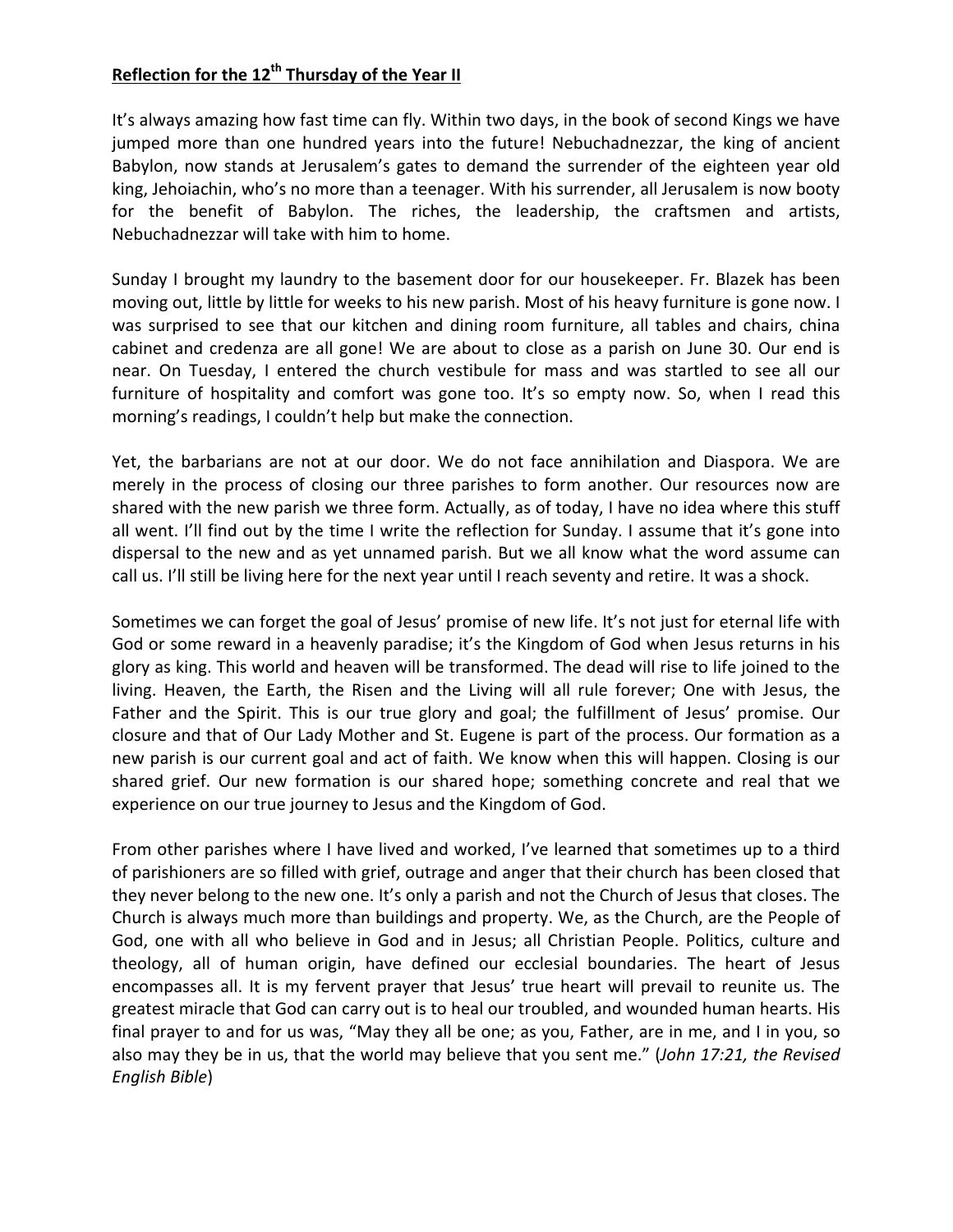It's my prayer now for us, the members of Divine Savior, Our Lady Mother of the Church and Saint Eugene, to heed Jesus' prayer and step out in faith to become one parish together. This transition we all will make is another step closer to the time when Jesus returns. We can bring our outrage, grief and anger to Jesus who heals. Jesus always listens. He's listened to me in my grief and anxiety. Because at the beginning when I heard the news we were closing, I had nowhere else to go. My prayer Jesus answered, for I have a place as associate pastor as part of our transition to the new and as of yet unnamed parish. I hope that our status as unnamed ends soon. That's too much to type each time I refer to it.

In today's gospel Jesus told us that not everyone will enter God's Kingdom when Jesus returns. Who will then enter? Jesus told us plainly; those whose faith is rooted deeply. Faith in God and faith in Jesus defines the only parameters of God's gift. As I write this I know I possess it and I know that as you read this, you have it too. That's all we need for entry into the Kingdom. Our opportunity and desire to found a new parish community in Christ is a sign that we're on our way. So as we morn Divine Savior's passing, we have hope through faith in our future. In that we can also rejoice. Joy in Christ transcends our grief. The two are not mutually exclusive. Side by side we feel them both. Hope is also God's gift.

Our faith prevails amidst challenge, not rain, flood or wind, but the challenge in faith to find Jesus' presence amid those with whom we will gather to break bread and become one. Our faith is not established on bricks, mortar, wood or reinforced concrete but on the Rock, who is Jesus. He is the one who binds us together as our Savior and Brother.

May our burden become lighter through the Cross of Jesus.

James D. Beath June 23, 2022

FIRST READING: 2 Kings 24:8-17

A reading from the second Book of Kings:

Jehoiachin was eighteen years old when he began to reign, and he reigned three months in Jerusalem. His mother's name was Nehushta, daughter of Elnathan of Jerusalem. He did evil in the sight of the LORD, just as his forebears had done. At that time the officials of Nebuchadnezzar, king of Babylon, attacked Jerusalem, and the city came under siege. Nebuchadnezzar, king of Babylon, himself arrived at the city while his servants were besieging it. Then Jehoiachin, king of Judah, together with his mother, his ministers, officers, and functionaries, surrendered to the king of Babylon, who, in the eighth year of his reign, took him captive. And he carried off all the treasures of the temple of the LORD and those of the palace, and broke up all the gold utensils that Solomon, king of Israel, had provided in the temple of the LORD, as the LORD had foretold. He deported all Jerusalem: all the officers and men of the army, ten thousand in number, and all the craftsmen and smiths. None were left among the people of the land except the poor. He deported Jehoiachin to Babylon, and also led captive from Jerusalem to Babylon the king's mother and wives, his functionaries, and the chief men of the land. The king of Babylon also led captive to Babylon all seven thousand men of the army,